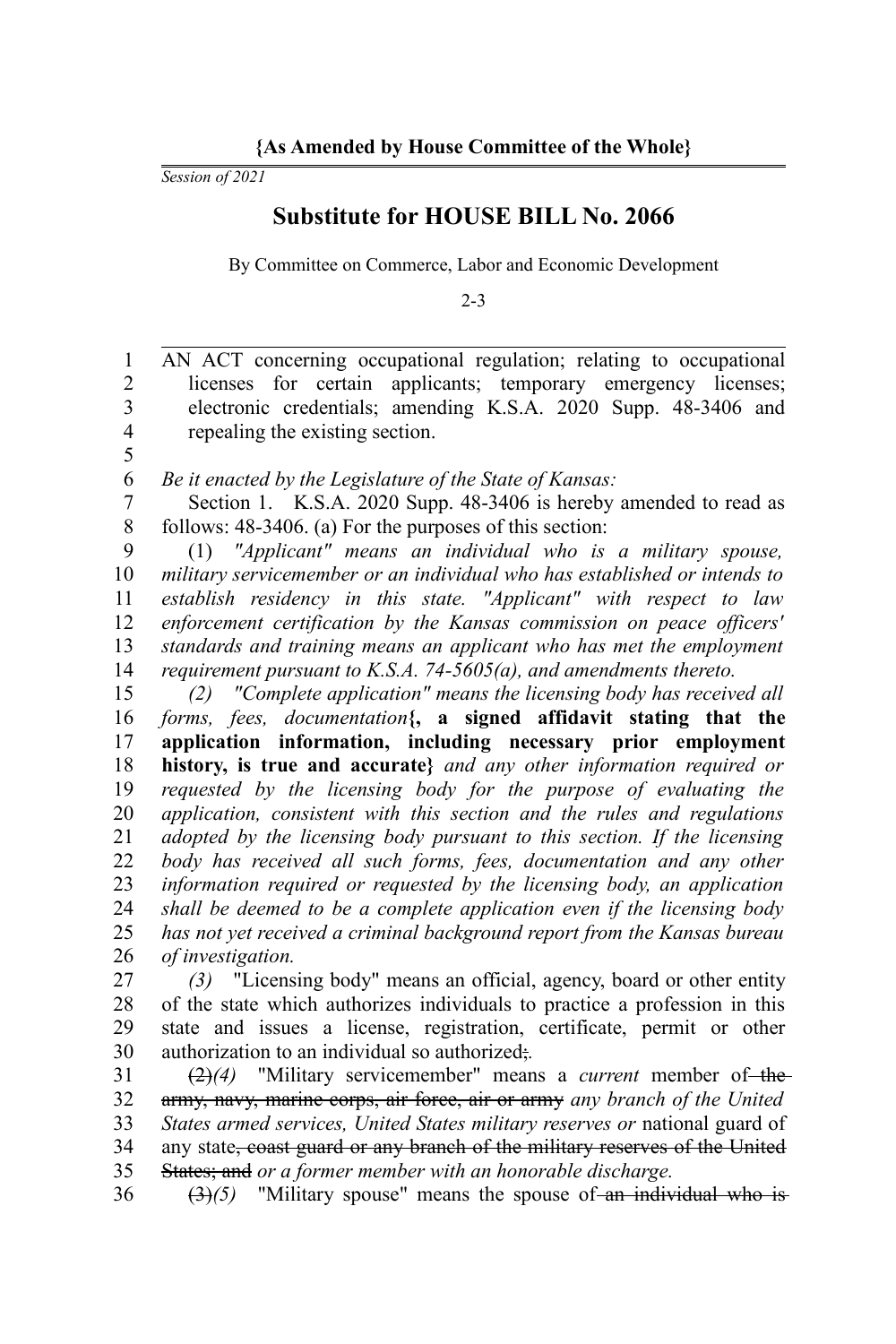## currently in active service in any branch of the armed forces of the United States *a military servicemember*. 1 2

*(6) "Private certification" means a voluntary program in which a private organization grants nontransferable recognition to an individual who meets personal qualifications and standards relevant to performing the occupation as determined by the private organization.* 3 4 5 6

**{(7) "Scope of practice" means the procedures, actions, processes and work that a person may perform under a government issued license, registration or certification.}** 7 8 9

(b) Notwithstanding any other provision of law, any licensing body shall: 10 11

(1) –, upon submission of a completed *complete* application, issue a license, registration or certification to a nonresident military spouse *an applicant* **{as provided by this section}**, so that the nonresident military spouse *applicant* may lawfully practice the person's occupation; and 12 13 14 15

(2) upon submission of a completed application within six months following release from military service, issue a license, registration or certification to a military servicemember with an honorable discharge so that the military servicemember may lawfully practice the military servicemember's occupation. 16 17 18 19 20

(c) A military servicemember with an honorable discharge or nonresident military spouse *An applicant who holds a valid current license, registration or certification in another state, district or territory of the United States* shall receive a license, registration or certification-under subsection (b) of this section: 21 22 23 24 25

(1) *If the applicant qualifies under the applicable Kansas licensure, registration or certification by endorsement, reinstatement or reciprocity statutes, then* pursuant to applicable licensure, registration or certification by endorsement, reinstatement or reciprocity statutes of the licensing body of this state for the profession license, registration or certification within 60 *15* days from the date a complete application was submitted *if the applicant is a military servicemember or military spouse or within 45 days from the date a complete application was submitted for all other applicants*; or 26 27 28 29 30 31 32 33 34

(2) *if the applicant does not qualify under the applicable licensure, registration or certification by endorsement, reinstatement or reciprocity statutes of the licensing body of this state, or* if the *Kansas* professional practice act does not have licensure, registration or certification by endorsement, reinstatement or reciprocity statutes, then *the applicant shall* **{may}** *receive a license, registration or certification as provided herein if*, at the time of application, the military servicemember or nonresidentmilitary spouse *applicant*: 35 36 37 38 39 40 41 42

(A) Holds a *valid* current license, registration or certification in 43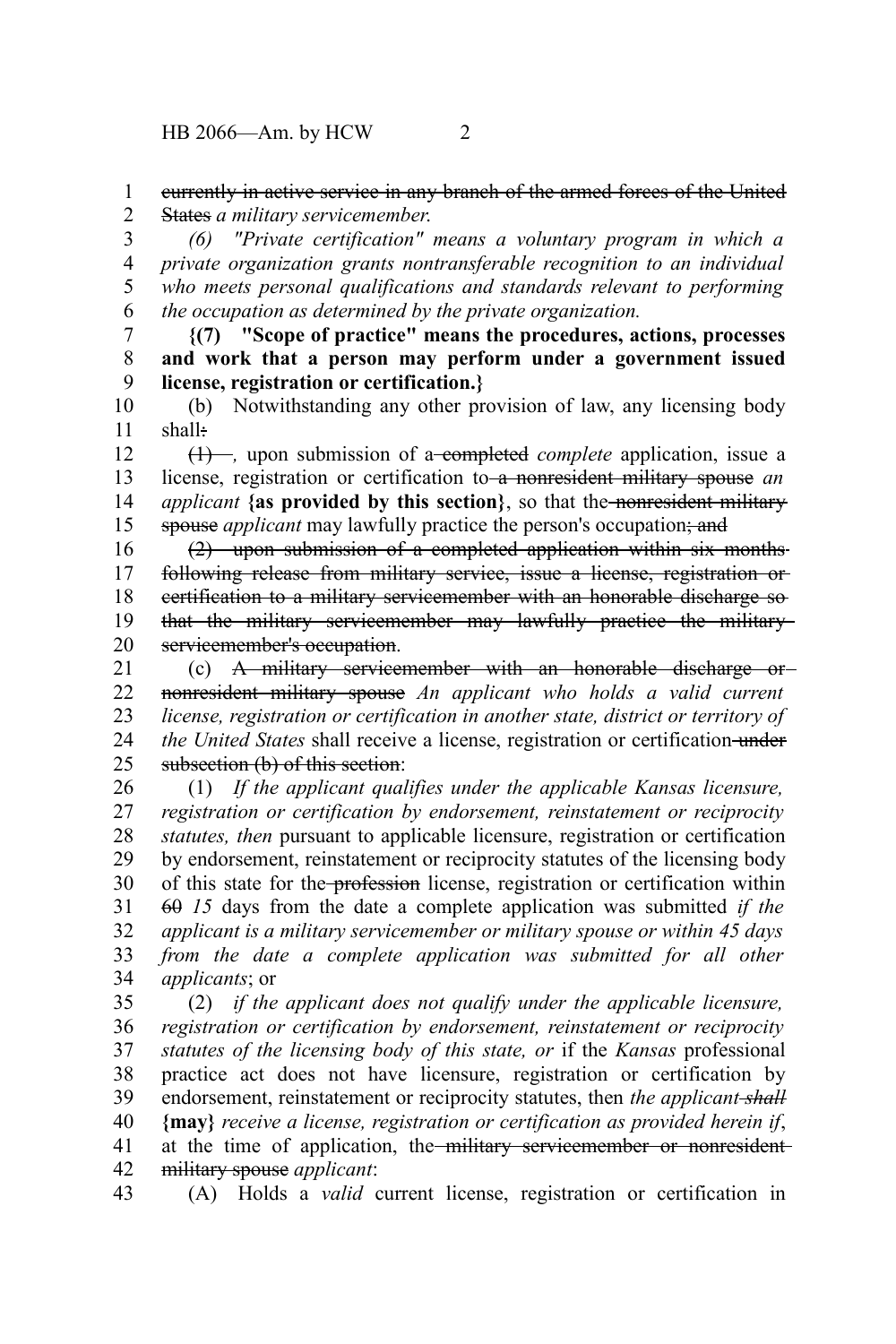another state, district or territory of the United States with licensure, registration or certification requirements that the licensing body determines are equivalent to *authorize a similar scope of practice as* those established by the licensing body of this state*, or holds a certification issued by another state for practicing the occupation but this state requires an occupational license, and the licensing body of this state determines that the certification requirements certify a similar scope of practice as the licensing requirements established by the licensing body of this state*; 1 2 3 4 5 6 7 8 9

(B) *has worked for at least one year in the occupation for which the license, certification or registration is sought;* 10 11

*(C)* has not committed an act in any jurisdiction that would have constituted grounds for the limitation, suspension or revocation *of the license, certificate or registration,* or that the applicant has never been censured or had other disciplinary action taken or had an application for licensure, registration or certification denied or refused to practice an occupation for which the military servicemember or nonresident military spouse *applicant* seeks licensure, registration or certification; 12 13 14 15 16 17 18

(C)*(D)* has not been disciplined by a licensing, registering, certifying or other credentialing entity in another jurisdiction and is not the subject of an unresolved complaint, review procedure or disciplinary proceeding conducted by a licensing, registering, certifying or other credentialing entity in another jurisdiction nor has surrendered their membership on any professional staff in any professional association or society or faculty for another state or jurisdiction while under investigation or to avoid adverse action for acts or conduct similar to acts or conduct which *that* would constitute grounds for disciplinary action in a Kansas practice act; 19 20 21 22 23 24 25 26 27

(D)*(E) does not have a disqualifying criminal record as determined by the licensing body of this state under Kansas law;* 28 29

*(F) provides proof of solvency, financial standing, bonding or insurance if required by the licensing body of this state, but only to the same extent as required of any applicant with similar credentials or experience;* 30 31 32 33

34

*(G)* pays any fees required by the licensing body of this state; and

 $(E)(H)$  submits with the application a signed affidavit stating that the application information, including necessary prior employment history, is true and accurate. 35 36 37

Upon receiving such affidavit *a complete application* {and the **provisions of subsection (c)(2) apply and have been met by the applicant**}, the licensing body shall issue the license, registration or certification within  $-60$  *15* days from the date a complete application was submitted *by a military servicemember or military spouse, or within 45 days from the date a complete application was submitted by an applicant* 38 39 40 41 42 43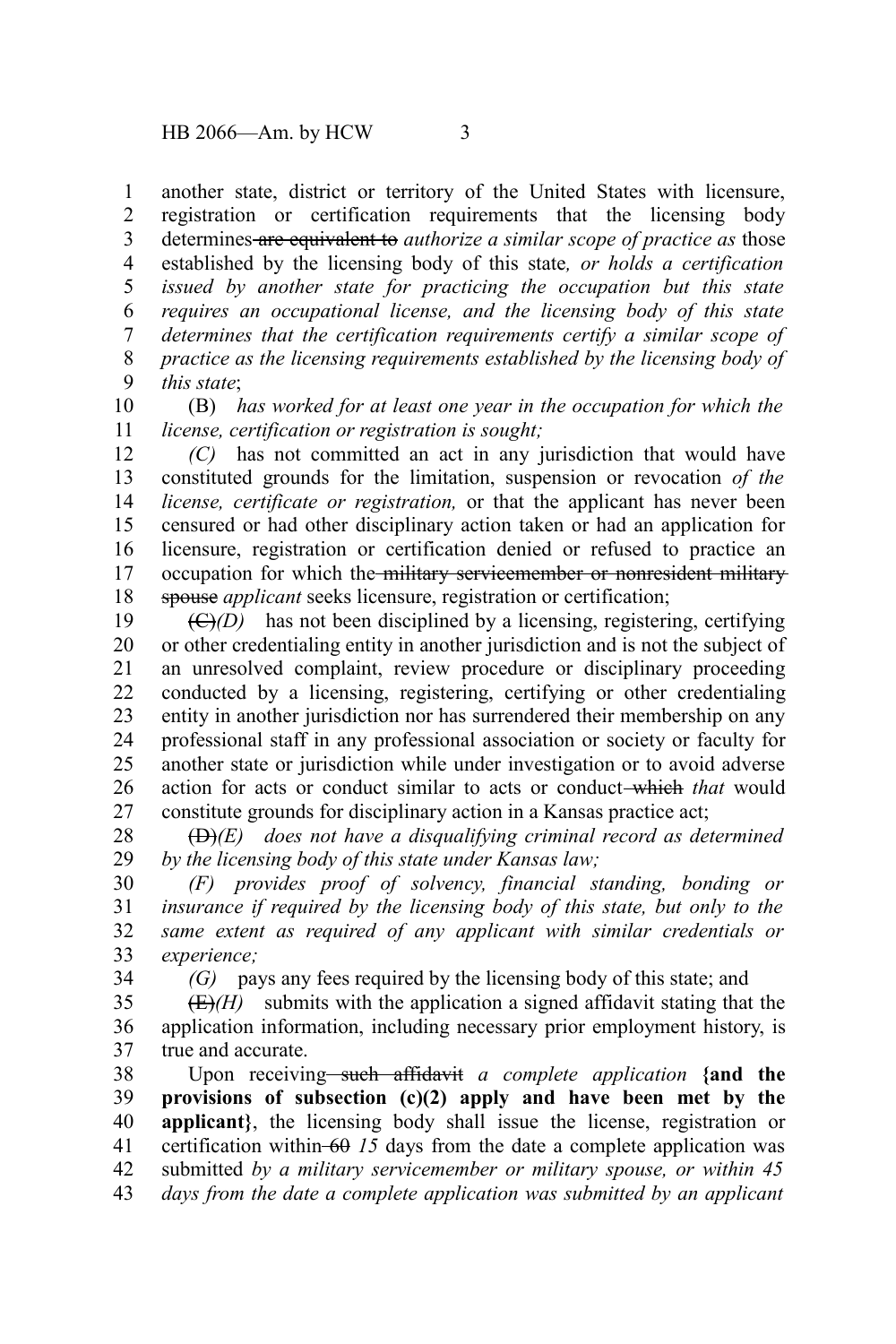who is not a military servicemember or military spouse, to the military 1

servicemember or nonresident military spouse *applicant* on a probationary basis, but may revoke the license, registration or certification at any time if the information provided in the application is found to be false. Any *The* probationary license issued under this subsection to a military servicemember or nonresident military spouse *period* shall not exceed six months. *Upon completion of the probationary period, the license, certification or registration shall become a non-probationary license, certification or registration.* 2 3 4 5 6 7 8 9

(d) Any person *applicant* who has not been in the active practice of the occupation during the two years preceding the application for which the applicant seeks a license, registration or certification *under subsections*  $(b)$  and  $(c)$  {subsection  $(c)(2)$ } may be required to complete such additional testing, training, mentoring, monitoring or *continuing* education as the Kansas licensing body may deem necessary to establish the applicant's present ability to practice with reasonable skill and safety *in a manner that protects the health and safety of the public, as provided by subsection*  $\overline{f(k)}$  {(i)}. 10 11 12 13 14 15 16 17 18

(e) A nonresident military spouse*Upon submission of a complete application, an applicant shall* **{may}** *receive an occupational license, registration or certification under subsection (b) based on the applicant's work experience in another state, if the applicant:* 19 20 21 22

*(1) Worked in a state that does not use an occupational license, registration or***{,}** *certification* **{or private certification}** *to regulate an occupation, but this state uses an occupational license, registration or certification to regulate the occupation;* 23 24 25 26

*(2) worked for at least three years in the occupation during the four years immediately preceding the application; and* 27 28

*(3)* satisfies the requirements of subsection— $\left(\frac{e}{2}\right)\left(\frac{B}{B}\right)$  {(c)(2)(C)} *through (H).* 29 30

*(f) Upon submission of a complete application, an applicant shall* **{may}** *receive an occupational license, registration or certification under subsection (b) based on the applicant's holding of a private certification and work experience in another state, if the applicant:* 31 32 33 34

*(1) Holds a private certification and worked in a state that does not use an occupational license or government certification to regulate an occupation, but this state uses an occupational license or government certification to regulate the occupation;* 35 36 37 38

39

*(2) worked for at least two years in the occupation;*

*(3) holds a current and valid private certification in the occupation;* 40

*(4) is held in good standing by the organization that issued the private certification; and* 41 42

*(5)* satisfies the requirements of subsection– $\left(\frac{e}{2}\right)\left(\frac{B}{B}\right)$  {(c)(2)(C)} 43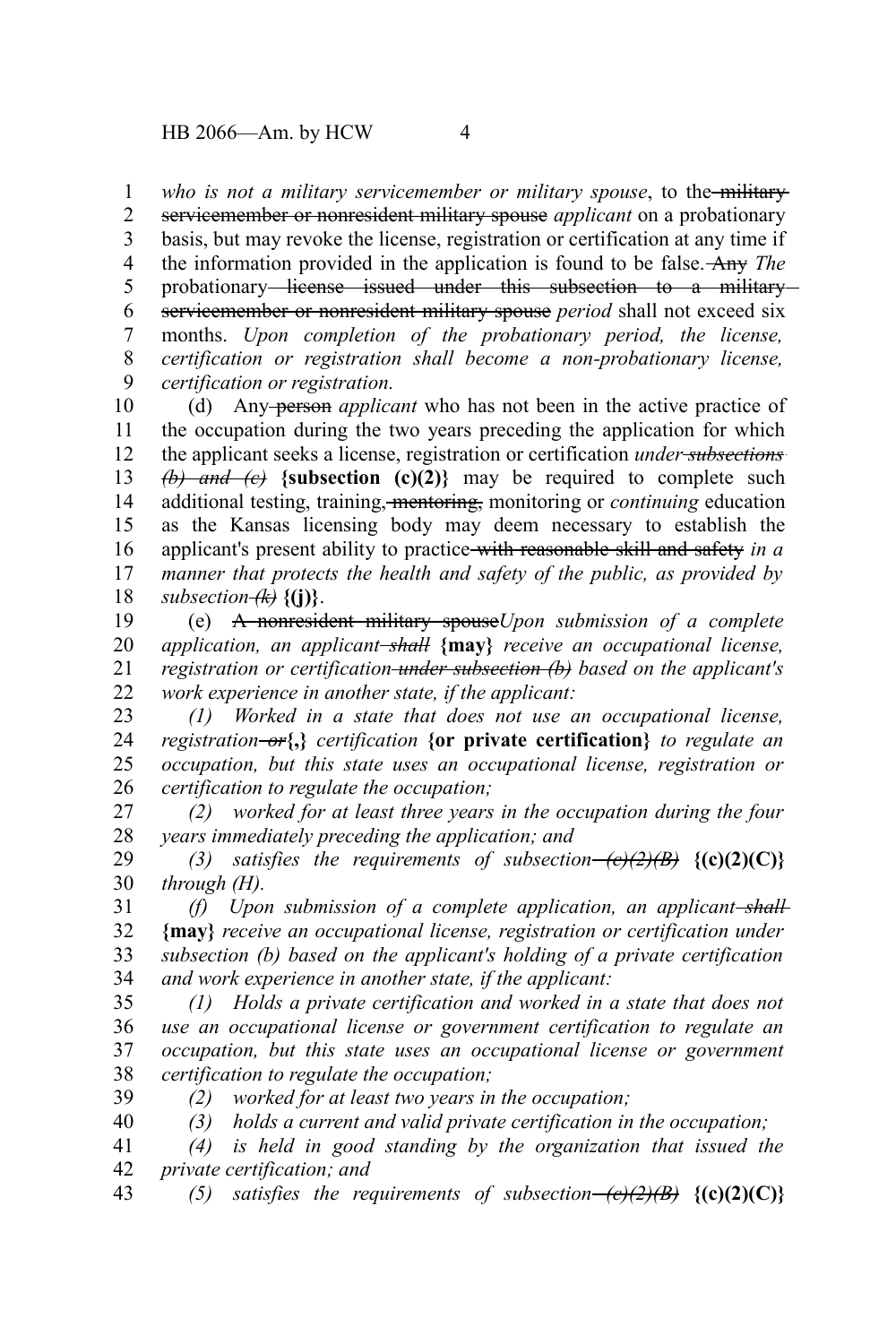*through (H).* 1

*(g) An applicant* licensed, registered or certified under this section shall be entitled to the same rights and subject to the same obligations as are provided by the licensing body for Kansas residents, except that revocation or suspension of a nonresident military spouse's *an applicant's* license, registration or certificate in the nonresident military spouse's *applicant's* state of residence or any jurisdiction in which the nonresident military spouse *applicant* held a license, registration or certificate shall automatically cause the same revocation or suspension of such nonresident military spouse's *applicant's* license, registration or certificate in Kansas. No hearing shall be granted to a nonresident military spouse *an applicant* where such nonresident military spouse's *applicant's* license, registration or certificate is subject to such automatic revocation or suspension*,* except for the purpose of establishing the fact of revocation or suspension of the nonresident military spouse's *applicant's* license, registration or certificate by the nonresident military spouse's *applicant's* state of residence *or jurisdiction in which the applicant held a license, registration or certificate*. 2 3 4 5 6 7 8 9 10 11 12 13 14 15 16 17 18

 $(f)$ <sup>(f)</sup>) In the event the licensing body determines that the license, registration or certificate currently held by the military servicemember or nonresident military spouse *an applicant* under subsection  $(e)(2)(A)$  is  $\{(c)\}$ **(2) or the work experience or private credential held by an applicant under subsections (e) or (f),***}* who is a<del>-nonresident</del> military spouse or *nonresident military servicemember does* not equivalent to those *authorize a similar scope of practice as that* **{the license, registration or certification}** issued by the licensing body of this state, the licensing body may *shall* issue a temporary permit for a limited period of time to allow the military servicemember or nonresident military spouse *applicant* to lawfully practice the military servicemember's or nonresident militaryspouse's *applicant's* occupation while completing any specific requirements that are required in this state for licensure, registration or certification that was *were* not required in the state, district or territory of the United States in which the military servicemember or nonresidentmilitary spouse *applicant* was licensed, registered, certified or otherwise credentialed*, unless the licensing body finds, based on specific grounds, that issuing a temporary permit would jeopardize the health and safety of the public.* 19 20 21 22 23 24 25 26 27 28 29 30 31 32 33 34 35 36 37

*(i) In the event the licensing body determines that the license, registration or certification currently held by an applicant under subsection (c)(2)(A)* **{(c)(2) or the work experience or private credential held by an applicant under subsections (e) or (f)}***, who is not a nonresident military spouse or nonresident military servicemember, does not authorize a similar scope of practice as that* **{the license, registration** 38 39 40 41 42 43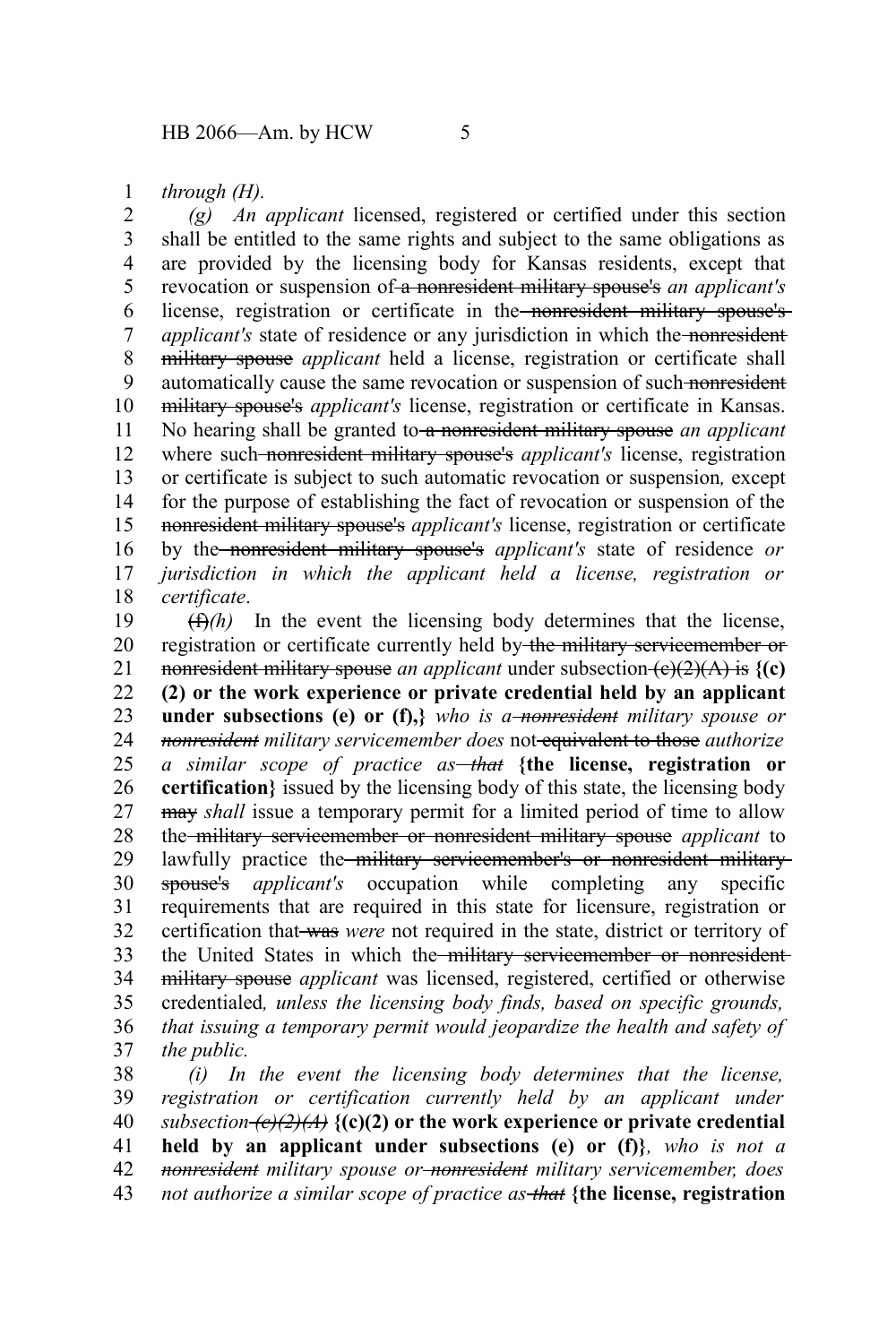**or certification}** *issued by the licensing body of this state, the licensing body shall* **{may}** *issue a temporary permit for a limited period of time to allow the applicant to lawfully practice the applicant's occupation while completing any specific requirements that are required in this state for licensure, registration or certification that was not required in the state, district or territory of the United States in which the applicant was licensed, registered, certified or otherwise credentialed, unless the licensing body finds, based on specific grounds, that issuing a temporary permit would jeopardize the health and safety of the public.* 1 2 3 4 5 6 7 8 9

*(j) In the event that the licensing body determines that the private certification or work experience currently held by the applicant under subsection (e) or (f) is not sufficient to establish the applicant's present ability to practice in a manner that protects the health and safety of the public, the applicant may be required to complete such additional testing, training, monitoring or continuing education as the licensing body deems necessary. The applicant shall be issued a temporary permit for a limited period of time to allow the applicant to lawfully practice the occupation while completing any specific requirements unless the licensing body finds, based on specific grounds, that issuing a temporary permit would jeopardize the health and safety of the public. (k) Any testing, continuing education or training requirements* 10 11 12 13 14 15 16 17 18 19 20 21

*administered under subsection (d), (h),* **{or}** *(i) or (j) shall be limited to Kansas law that regulates the occupation and that are materially different from or additional to the law of another state, or shall be limited to any materially different or additional body of knowledge or skill required for the occupational license, registration or certification in Kansas*. 22 23 24 25 26

 $(g)$  $\overrightarrow{\theta}$  $\overrightarrow{\theta}$  (k)} A licensing body may grant licensure, registration, certification or a temporary permit to any person who meets the requirements under this section but was separated from such military service under less than honorable conditions or with a general discharge under honorable conditions. 27 28 29 30 31

*(m)***{(l)}** *Nothing in this section shall be construed to apply in conflict with or in a manner inconsistent with federal law or a multistate compact, or a rule or regulation or a reciprocal or other applicable statutory provision that would allow an applicant to receive a license. Nothing in this section shall be construed as prohibiting a licensing body from denying any application for licensure, registration or certification, or declining to grant a temporary or probationary license, if the licensing body determines that granting the application may endanger* **{jeopardize}** *the health and safety of the public.* 32 33 34 35 36 37 38 39 40

*(n)***{(m)}** *Nothing in this section shall be construed to be in conflict with any applicable Kansas statute defining the scope of practice of an occupation. The scope of practice as provided by Kansas law shall apply* 41 42 43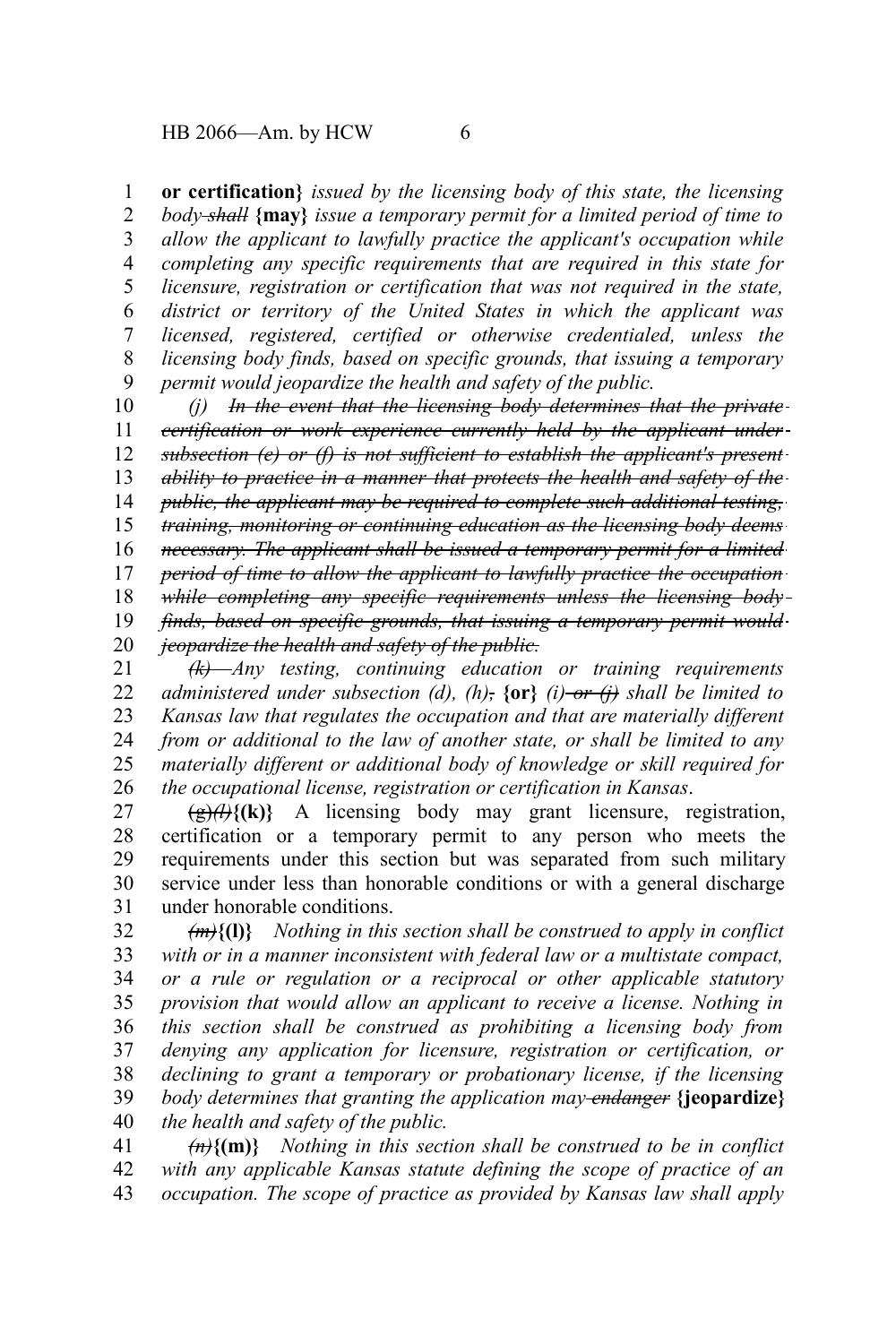## *to applicants under this section.* 1

*(o)***{(n)}** *Notwithstanding any other provision of law, during a state of emergency declared by the legislature, a licensing body may grant a temporary emergency license to practice any profession licensed, certified, registered or regulated by the licensing body to an applicant whose qualifications the licensing body determines to be sufficient to protect health and safety of the public and may prohibit any unlicensed person from practicing any profession licensed, certified, registered or regulated by the licensing body.* 2 3 4 5 6 7 8 9

*(p)***{(o)}** *Licensing bodies may provide electronic credentials to persons regulated by the licensing body. For purposes of this subsection, "electronic credential" means an electronic method by which a person may display or transmit to another person information that verifies a person's certification, licensure, registration or permit. A licensing body may prescribe the format or requirements of the electronic credential to be used by the licensing body. Any statutory or regulatory requirement to display, post or produce a credential issued by a licensing body may be satisfied by the proffer of an electronic credential authorized by the licensing body. A licensing body may use a third-party electronic credential system that is not maintained by the licensing body. Such electronic credential system shall include a verification system that is operated by the licensing body or its agent on behalf of the licensing body for the purpose of verifying the authenticity and validity of electronic credentials issued by the licensing body.* 10 11 12 13 14 15 16 17 18 19 20 21 22 23 24

 $\{\hat{h}\}$ (p)} Each licensing body-may *shall* adopt rules and regulations necessary to implement and carry out the provisions of this section. 25 26

 $(i)$ (*r*) $\{f(q)\}$  This section shall not apply to the practice of law or the regulation of attorneys pursuant to K.S.A. 7-103, and amendments thereto. 27 28

*(s)***{(r)}** *The state board of healing arts shall not be exempt from the provisions of this section, except that the board* **{and the state board of technical professions, with respect to an applicant who is seeking a license to practice professional engineering or engage in the practice of engineering, as defined in K.S.A. 74-7003, and amendments thereto,}** *may deny any* **{an}** *application for licensure, registration or certification, or decline to grant a temporary or probationary license, if the board determines the applicant's qualifications are not substantially equivalent to those established by the board.* **{Such boards shall not otherwise be** 29 30 31 32 33 34 35 36 37

- **exempt from the provisions of this act.}** 38
- *(t)***{(s)}** *This section shall apply to all licensing bodies not excluded under subsection (s)* **{(q)}***, including, but not limited to:* 39 40
- *(1) The abstracters' board of examiners;* 41
- *(2) the board of accountancy;* 42
- *(3) the board of adult care home administrators;* 43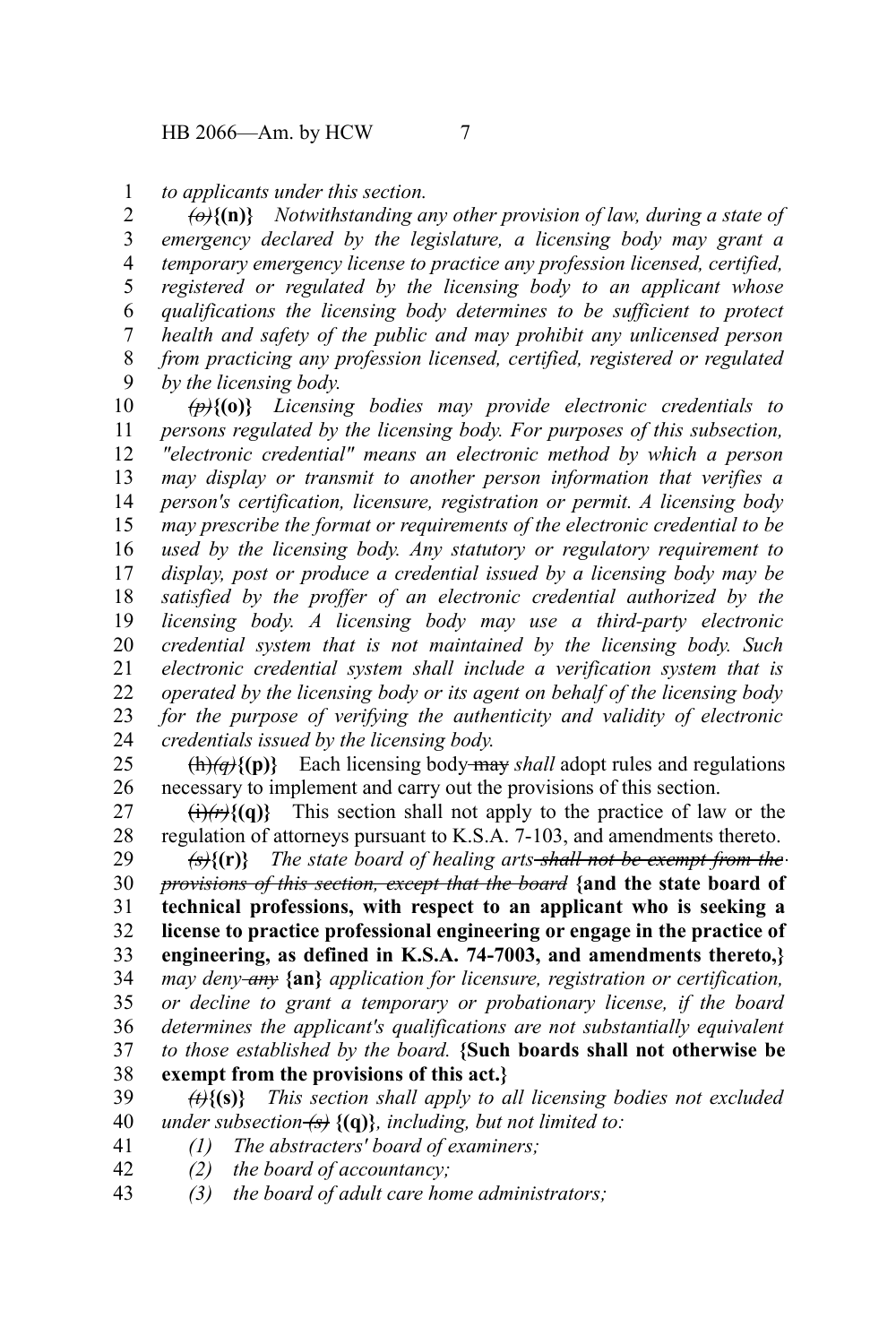*(4) the secretary for aging and disability services, with respect to K.S.A. 65-5901 et seq. and K.S.A. 65-6503 et seq., and amendments thereto; (5) the Kansas board of barbering; (6) the behavioral sciences regulatory board; (7) the Kansas state board of cosmetology; (8) the Kansas dental board; (9) the state board of education; (10) the Kansas board of examiners in fitting and dispensing of hearing instruments; (11) the board of examiners in optometry; (12) the state board of healing arts, as provided by subsection (s)* **{(r)}***; (13) the secretary of health and environment, with respect to K.S.A. 82a-1201 et seq., and amendments thereto; (14) the commissioner of insurance, with respect to K.S.A. 40-241 and 40-4901 et seq., and amendments thereto; (15) the state board of mortuary arts; (16) the board of nursing; (17) the state board of pharmacy; (18) the Kansas real estate commission; (19) the real estate appraisal board; (20) the state board of technical professions***{, as provided by subsection (r)}***; and (21) the state board of veterinary examiners. (u)***{(t)}** *All proceedings pursuant to this section shall be conducted in accordance with the provisions of the Kansas administrative procedure act and shall be reviewable in accordance with the Kansas judicial review act. (v)***{(u)}** *Commencing on July 1, 2021, and each year thereafter, each licensing body listed in subsection (t)(1)* **{(s)(1)}** *through (21) shall provide a report for the period of July 1 through June 30 to the director of legislative research by August 31 of each year, providing information requested by the director of legislative research to fulfill the requirements of this subsection. The director of legislative research shall develop the report format, prepare an analysis of the reports and submit and present the analysis to the office of the governor, the committee on commerce, labor and economic development of the house of representatives, the committee on commerce of the senate, the committee on appropriations of the house of representatives and the committee on ways and means of the senate by January 15 of the succeeding year. The director's report may provide any analysis the director deems useful and shall provide the following items, detailed by applicant type, including military servicemember, military spouse and non-military individual:* 1 2 3 4 5 6 7 8 9 10 11 12 13 14 15 16 17 18 19 20 21 22 23 24 25 26 27 28 29 30 31 32 33 34 35 36 37 38 39 40 41 42 43